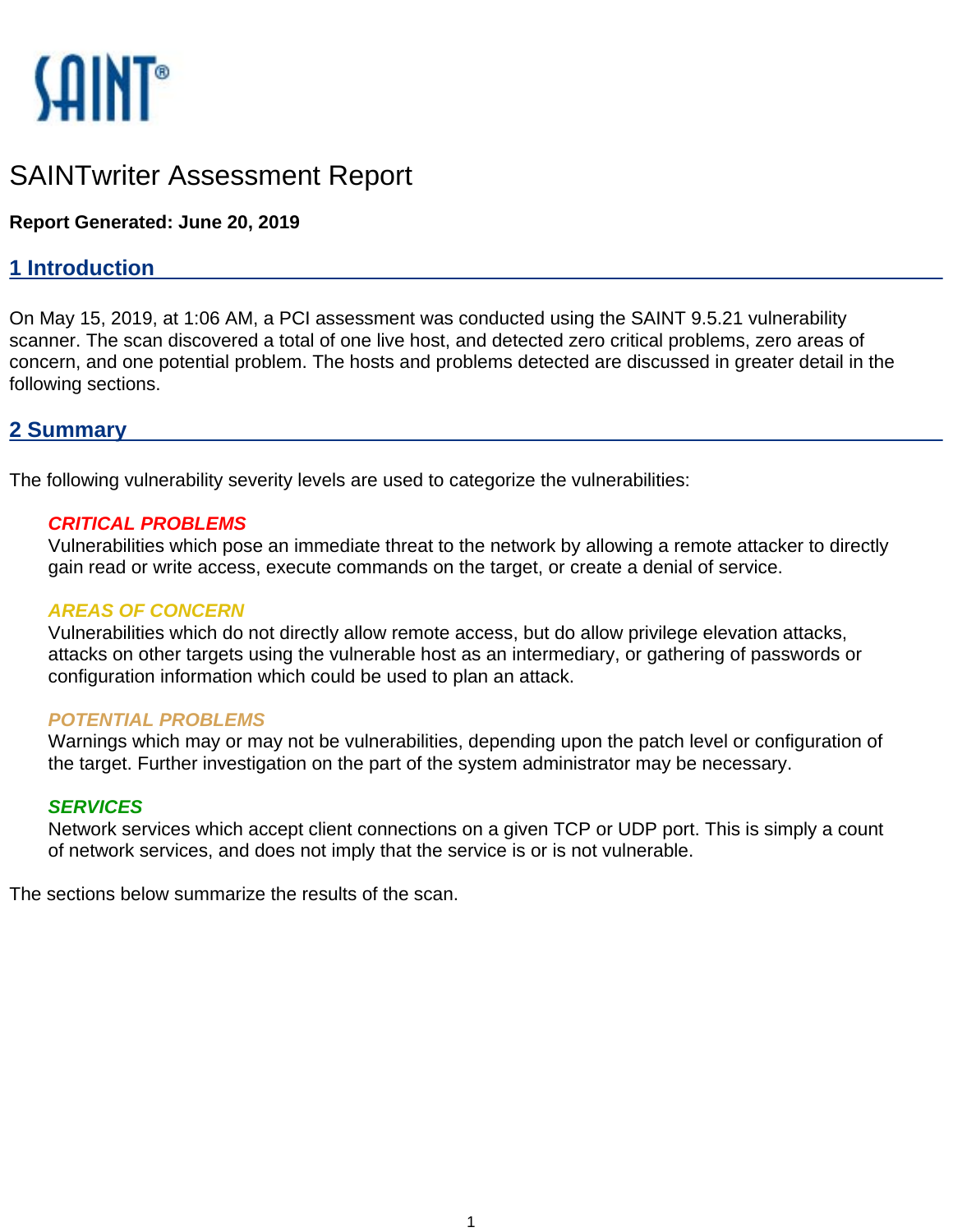### **2.1 Vulnerabilities by Severity**

This section shows the overall number of vulnerabilities and services detected at each severity level.



### **2.2 Hosts by Severity**

This section shows the overall number of hosts detected at each severity level. The severity level of a host is defined as the highest vulnerability severity level detected on that host.

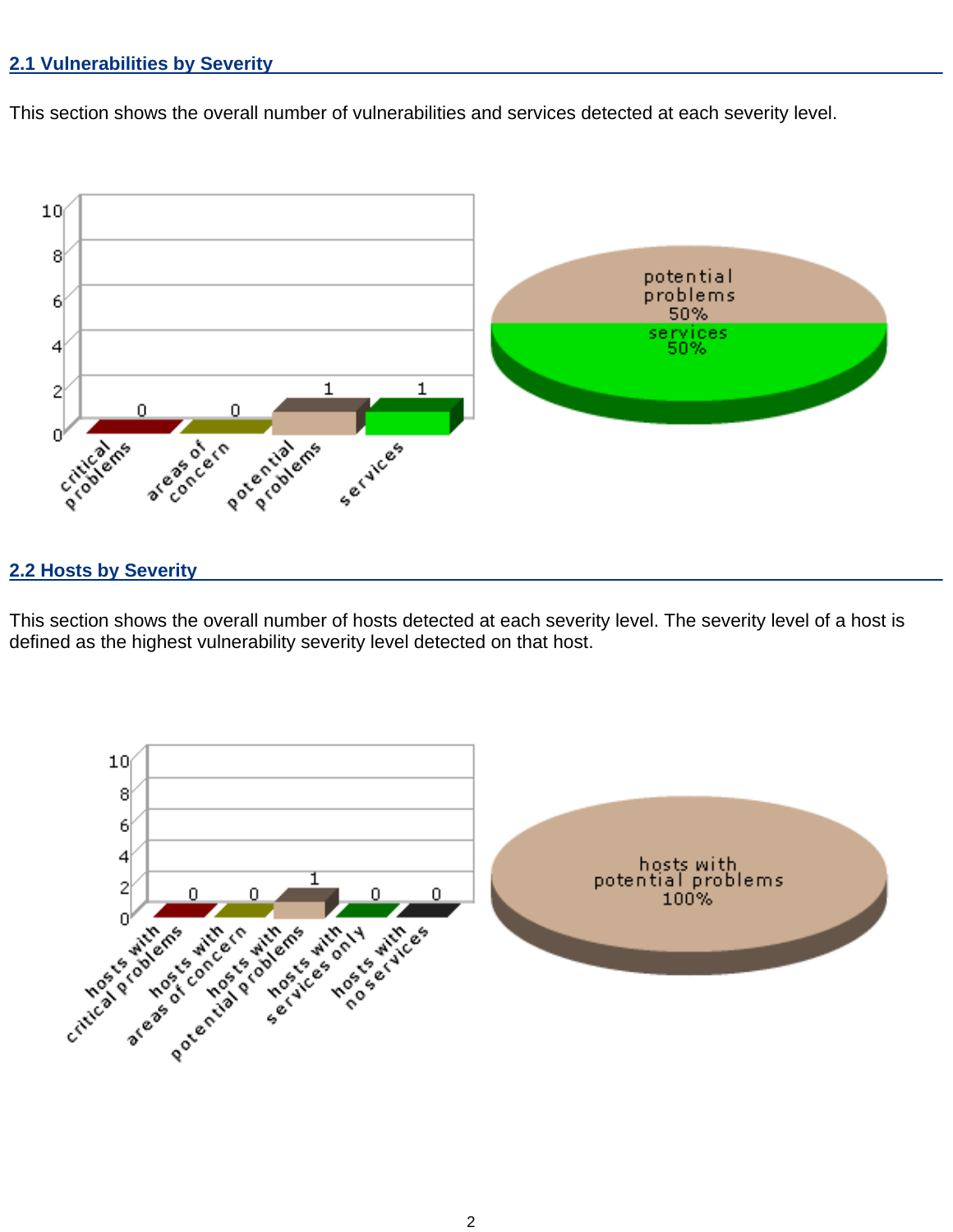# **2.3 Vulnerabilities by Class**

This section shows the number of vulnerabilities detected in each vulnerability class.

| <b>Class</b>           | <b>Description</b>                                                                              |  |  |  |  |
|------------------------|-------------------------------------------------------------------------------------------------|--|--|--|--|
| Web                    | Vulnerabilities in web servers, CGI programs, and any other software offering an HTTP interface |  |  |  |  |
| <b>Mail</b>            | Vulnerabilities in SMTP, IMAP, POP, or web-based mail services                                  |  |  |  |  |
| <b>File Transfer</b>   | Vulnerabilities in FTP and TFTP services                                                        |  |  |  |  |
| Login/Shell            | Vulnerabilities in ssh, telnet, rlogin, rsh, or rexec services                                  |  |  |  |  |
| <b>Print Services</b>  | Vulnerabilities in Ipd and other print daemons                                                  |  |  |  |  |
| <b>RPC</b>             | Vulnerabilities in Remote Procedure Call services                                               |  |  |  |  |
| <b>DNS</b>             | Vulnerabilities in Domain Name Services                                                         |  |  |  |  |
| <b>Databases</b>       | Vulnerabilities in database services                                                            |  |  |  |  |
| <b>Networking/SNMP</b> | Vulnerabilities in routers, switches, firewalls, or any SNMP service                            |  |  |  |  |
| <b>Windows OS</b>      | Missing hotfixes or vulnerabilities in the registry or SMB shares                               |  |  |  |  |
| <b>Passwords</b>       | Missing or easily guessed user passwords                                                        |  |  |  |  |
| <b>Other</b>           | Any vulnerability which does not fit into one of the above classes                              |  |  |  |  |

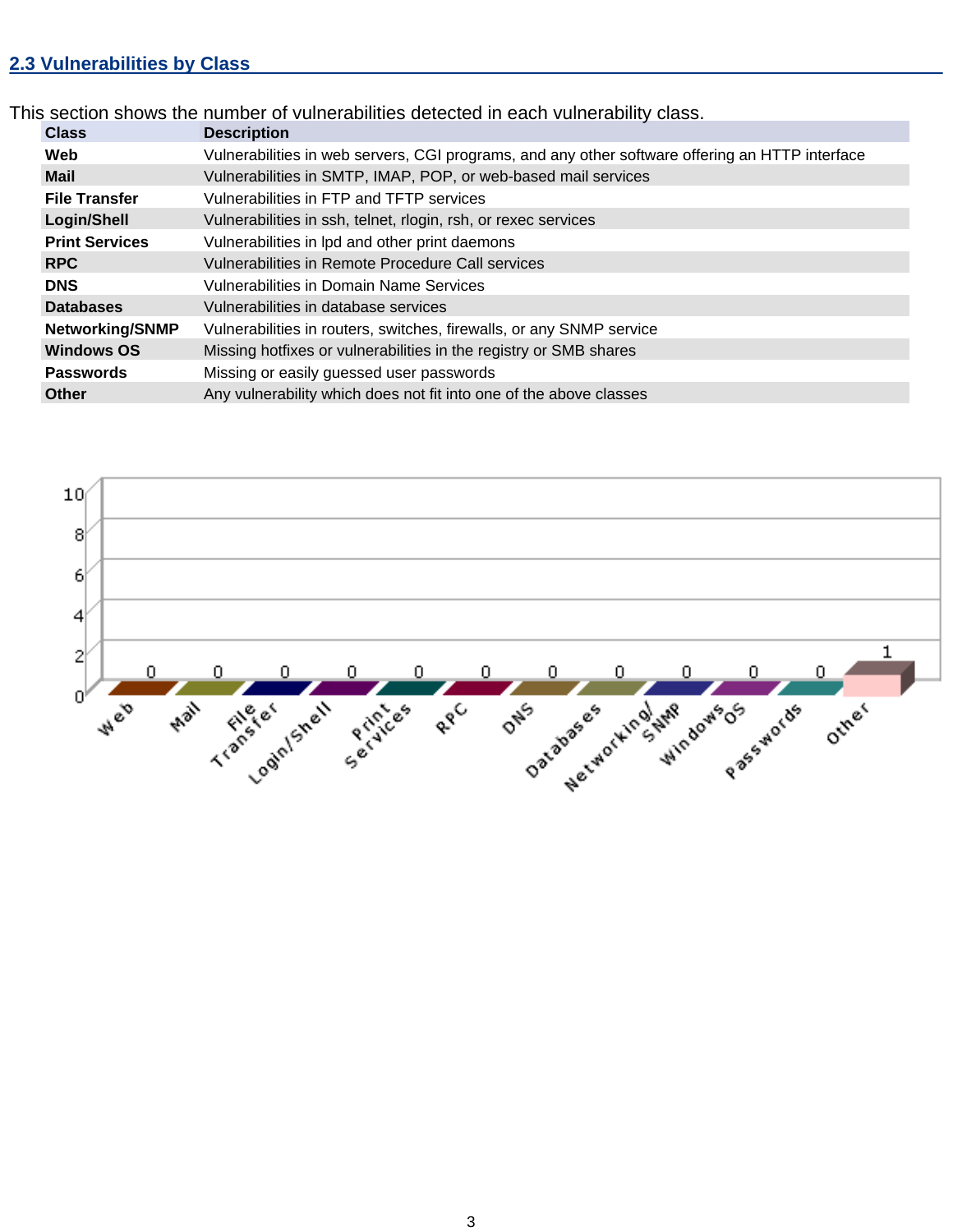

# **2.4 Top 10 Services**

This section shows the most common services detected, and the number of hosts on which they were detected.



# **3 Overview**

The following tables present an overview of the hosts discovered on the network and the vulnerabilities contained therein.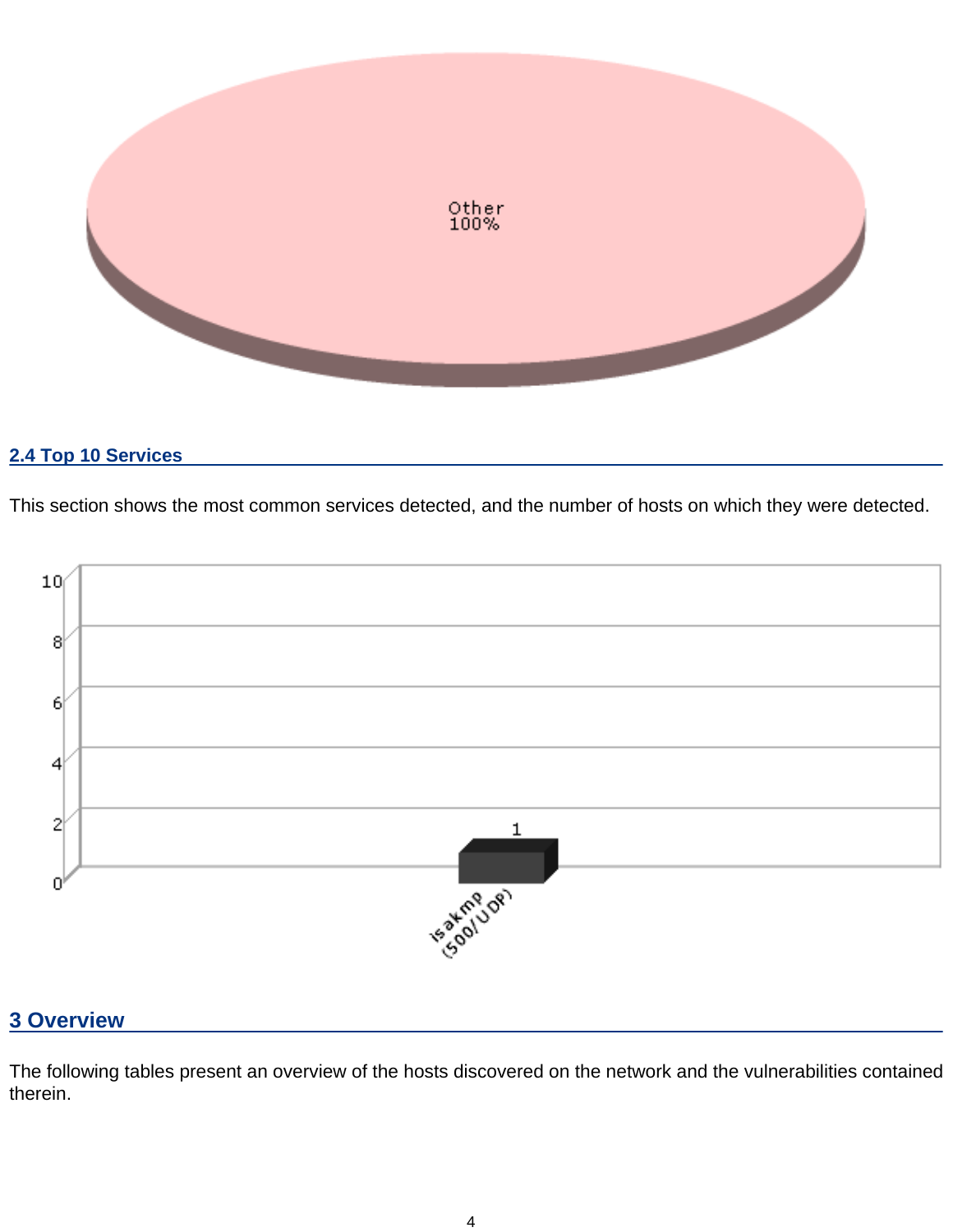This table presents an overview of the hosts discovered on the network.

|              |              |  | Host Name Netbios Name IP Address Host Type Critical Problems Areas of Concern Potential Problems |
|--------------|--------------|--|---------------------------------------------------------------------------------------------------|
| 67.xxx.xx.xx | 67.xxx.xx.xx |  |                                                                                                   |

#### **3.2 Vulnerability List**

This table presents an overview of the vulnerabilities detected on the network.

|                      | Host Name Severity Vulnerability / Service Class CVE Exploit Available? |       |    |
|----------------------|-------------------------------------------------------------------------|-------|----|
|                      | 67.xxx.xx.xx potential scan may be blocked                              | Other | no |
| 67.xxx.xx.xx service | isakmp (500/UDP)                                                        |       | no |

#### **4 Details**

The following sections provide details on the specific vulnerabilities detected on each host.

### **4.1 67.xxx.xx.xx**

**IP Address:** 67.xxx.xx.xx **Scan time:** May 15 01:06:18 2019

#### **scan may be blocked**

**Severity:** Potential Problem

**Impact**

The scan results may be inconclusive.

### **Resolution**

Configure the firewall to permit at least the same level of access from the scanner as is permitted from the Internet in general.

#### **References**

See pages 14-15 of the PCI DSS ASV Program Guide for more information on handling interference during compliance scanning.

### **Technical Details**

Service: 443:TCP Connections to port(s) 443 are closed or filtered from the scanner but open from the Internet

### **isakmp (500/UDP)**

**Severity:** Service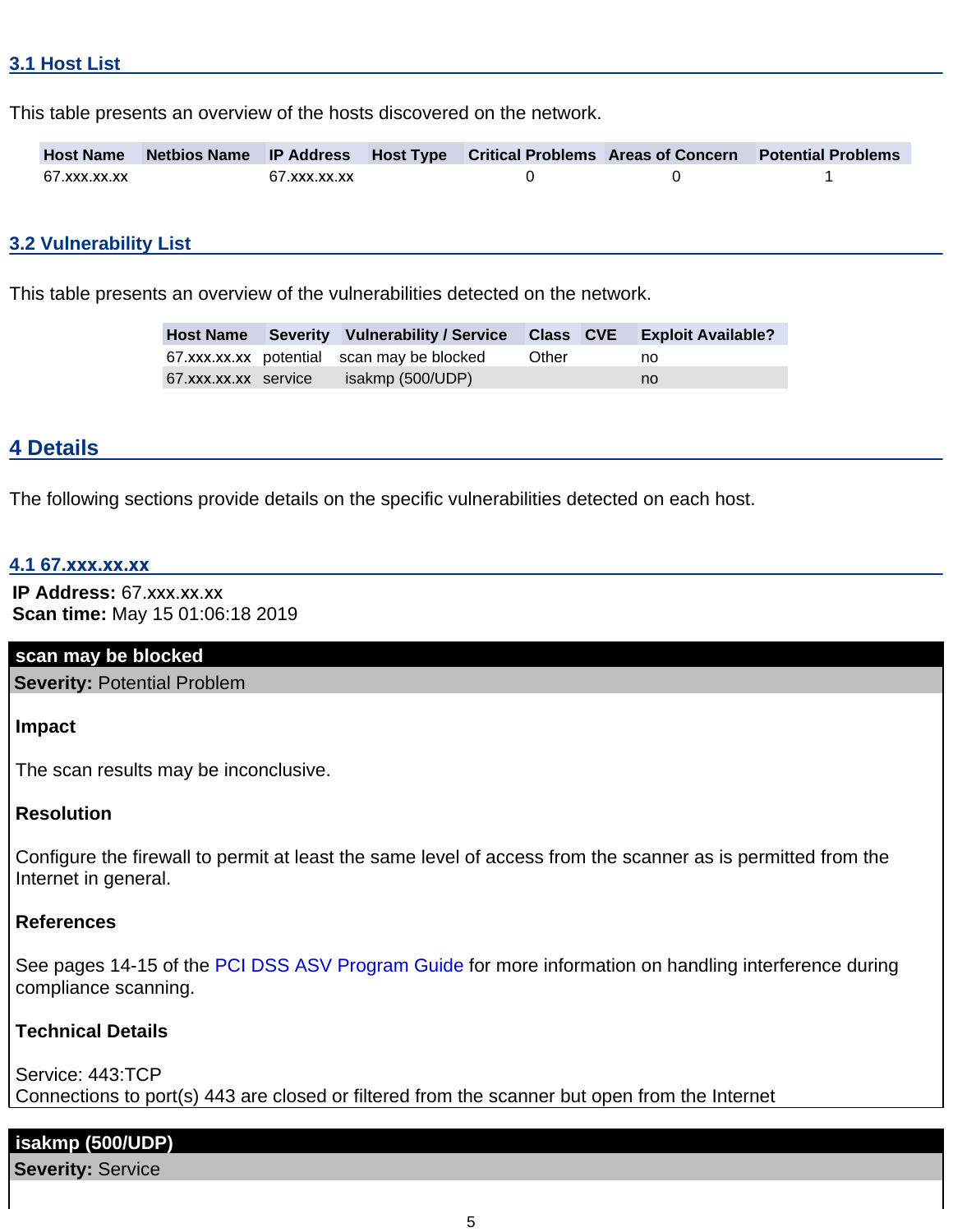Scan Session: mID269233; Scan Policy: PCI; Scan Data Set: 15 May 2019 01:06

Copyright 2001-2019 SAINT Corporation. All rights reserved.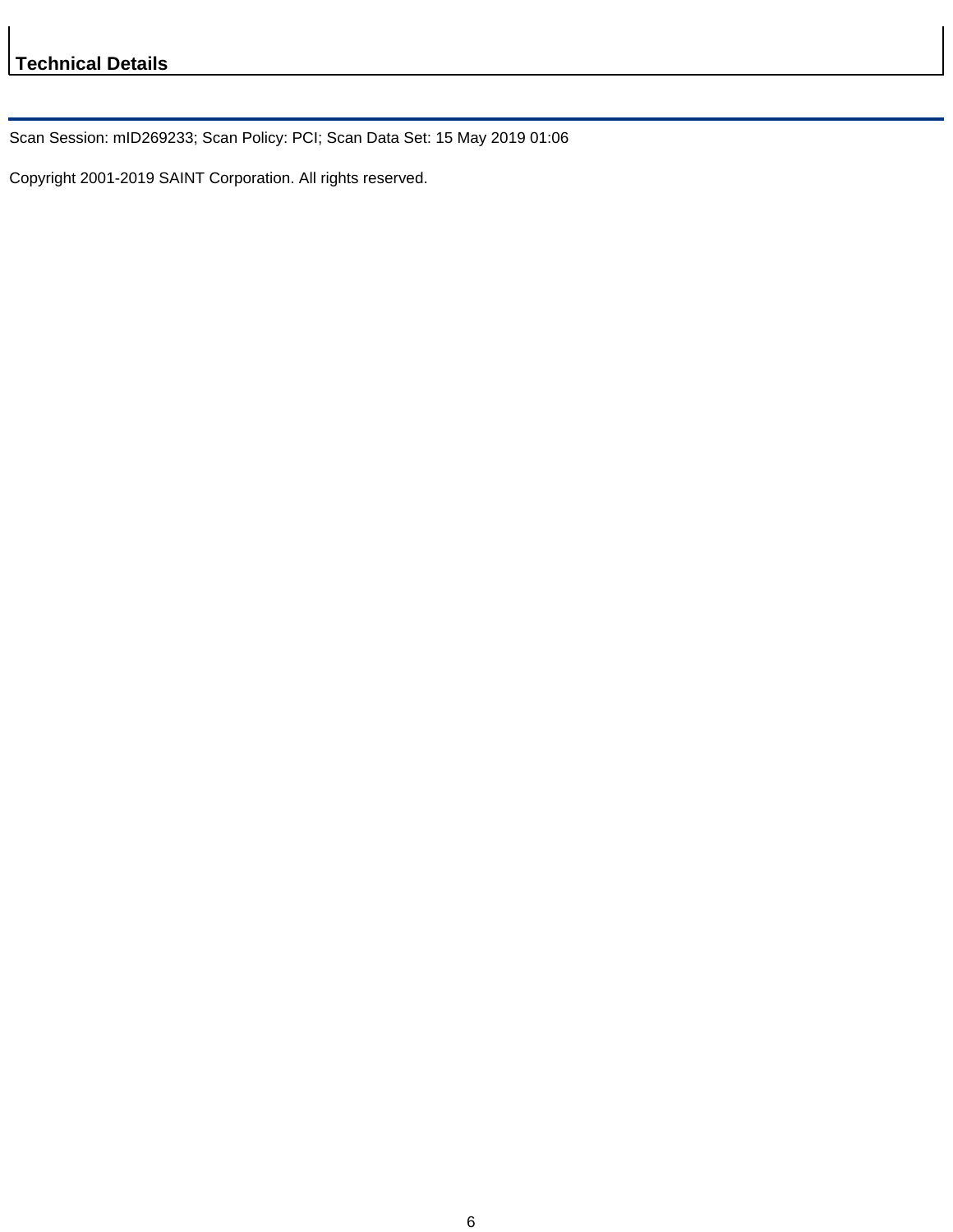

# ASV Scan Report Executive Summary

**Report Generated: June 20, 2019**

# **Part 1. Scan Information**

**Scan Customer Company: Lundberg & Associates, PC <b>ASV Company: Date scan was completed:** May 15, 2019 **Scan expiration date:** August 13, 2019

# **Part 2. Component Compliance Summary**

**Host Name PCI Compliant?** 67.xxx.xx.xx FAIL

# **Part 3a. Vulnerabilities Noted for each Component**

| <b>Component:Port Vulnerability CVE</b> | ' Service              | <b>PCI</b><br><b>Severity</b> | CVSS <sub>v2</sub><br><b>Base</b><br><b>Score</b> | <b>PCI</b> | <b>Exceptions, False positives, or Compensating</b><br>Compliant? Controls Noted by the ASV for this Vulnerability |
|-----------------------------------------|------------------------|-------------------------------|---------------------------------------------------|------------|--------------------------------------------------------------------------------------------------------------------|
| 67.xxx.xx.xx:443                        | scan mav be<br>blocked | low                           | 2.6                                               | FAIL       | Scan results are inconclusive due to IPS                                                                           |

**Consolidated Solution/Correction Plan for above Component:** Make configuration changes for static block. See the Resolution section of the PCI Detail report for further instructions on correcting the above problems.

# **Part 3b. Special Notes by Component**

| <b>Component</b> | <b>Special Note</b>                               | <b>Item Noted</b>      | Scan customer's description of action taken and<br>declaration that software is either implemented securely<br>or removed. |
|------------------|---------------------------------------------------|------------------------|----------------------------------------------------------------------------------------------------------------------------|
|                  | 67.xxx.xx.xx Remote access ports: 500<br>(isakmp) | Remote Access Software |                                                                                                                            |

# **Part 3c. Special Notes - Full Text**

### **Remote access ports**

Note to scan customer: Due to increased risk to the cardholder data environment when remote access software is present, 1) justify the business need for this software to the ASV and confirm it is implemented securely, or 2) confirm it is disabled/removed. Consult your ASV if you have questions about this Special Note.